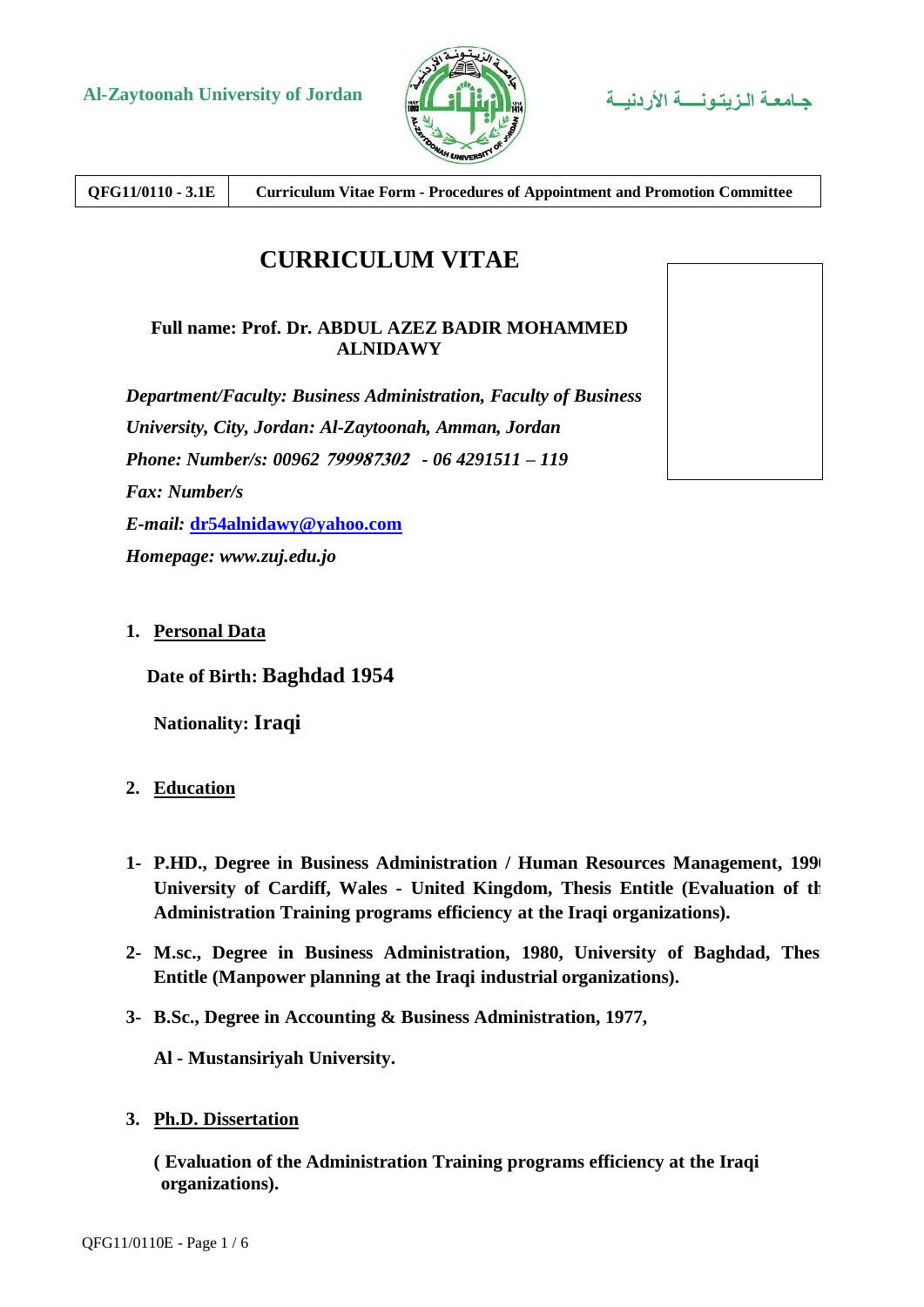# **Al-Zaytoonah University of Jordan األردنيــة الـزيتـونــــة جـامعـة**



**QFG11/0110 - 3.1E Curriculum Vitae Form - Procedures of Appointment and Promotion Committee**

**4. Employment**

*Academic Positions*

- **A- Position Domain :**
- **1- 2017 – Now professor /Head of business administration department / college of Business , Al-Zaytoonah University , Jordan**
- **2- 2005 -2017 Associate Professor /Head of business administration department / college of Business, Al-Zaytoonah University , Jordan**
- **3- 2003 -2005 / Associate Professor / College of Economics & Administration , AL-Mustansiriyah University .**
- **4- 2001-2003 Dean of the Administrative Technical College.**
- **5- 2000-2001 Dean of the Technical Institute of Administration / Baghdad .**
- **6- 1992- 2000 Dean of the Technical Institute /Karbala & Al-Samoa.**
- **7- 980-1992 Head of A Scientific Department .**
- **B- Teaching :-**
- **1- Teaching the subjects Advanced of Human Resources, Concerning the Doctoral program /Al- Mustansiriyah University .**
- **2- Teaching the subjects Advanced of Human Resources , in Respect with the Master program / University of Baghdad .**
- **3- Teaching the subject Advanced of Human Resources , Regarding the High Diploma Program / University of Baghdad.**
- **4- Teaching the subject Advanced of Human Resources , Regarding the PhD Program / Al- Mustansiriyah University**
- **5- Teaching the subject of Human Resources , of the Technical Administrative College Iraq.**
- **6- Teaching different subjects to the students of the Technical Administrative College Iraq.**
- **7- Teaching the subjects Advanced of Human Resources and Advanced of Strategic Management , in Respect with the Master program/Al-Zaytoonah University ( 2005 - 2017 ) Jordan.**
- **8- Teaching different subjects to the students of Al-Zaytoonah University .**

*Administrative Positions*

**Public Relations Manager, Ministry of Health, Amman - Jordan 1989 - 2014**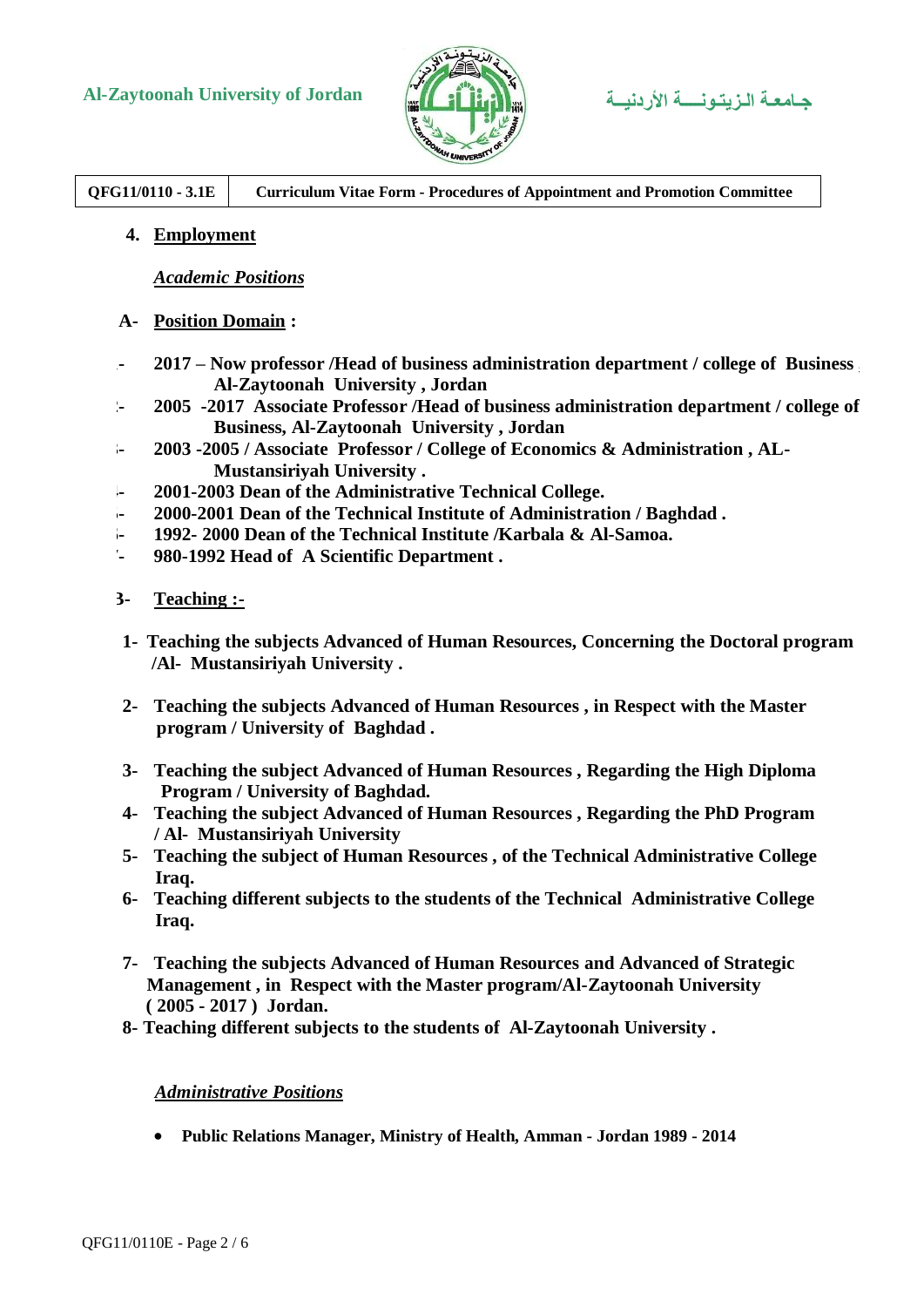# **Al-Zaytoonah University of Jordan األردنيــة الـزيتـونــــة جـامعـة**



## **QFG11/0110 - 3.1E Curriculum Vitae Form - Procedures of Appointment and Promotion Committee**

### **5. Research Interests**

- **Training & Development**
- **Human Resource Management**
- **Strategic Management**
- **Leading**

#### **6. Honors and Awards**

### **Teaching Experience**

- **Graduate Courses:**
- **1- Human Resource Management**
- **2- Strategic Management**
- **3- Research Methodology** 
	- **Undergraduate Courses**
- **1. Principles of Management (1)**
- **2. Principles of Management (2)**
- **3. Human Recourses Management**
- **4. General Management**
- **5. Management of purchasing and Stores**
- **6. International Management**
- **7. Organization Theory**
- **8. Managerial Strategies and Policies**
- **9. Small Business Management**
- **10. Knowledge Management**

#### **7. Supervision of Graduate Research**

- **1- Scientific supervision , regarding (30) Master and (2) Doctoral students .**
- **2- Participation in the Discussion of ( 50 ) Master and ( 10 ) Doctoral students.**
- **8. Membership of Committees**

#### **Professional Unions & associations:**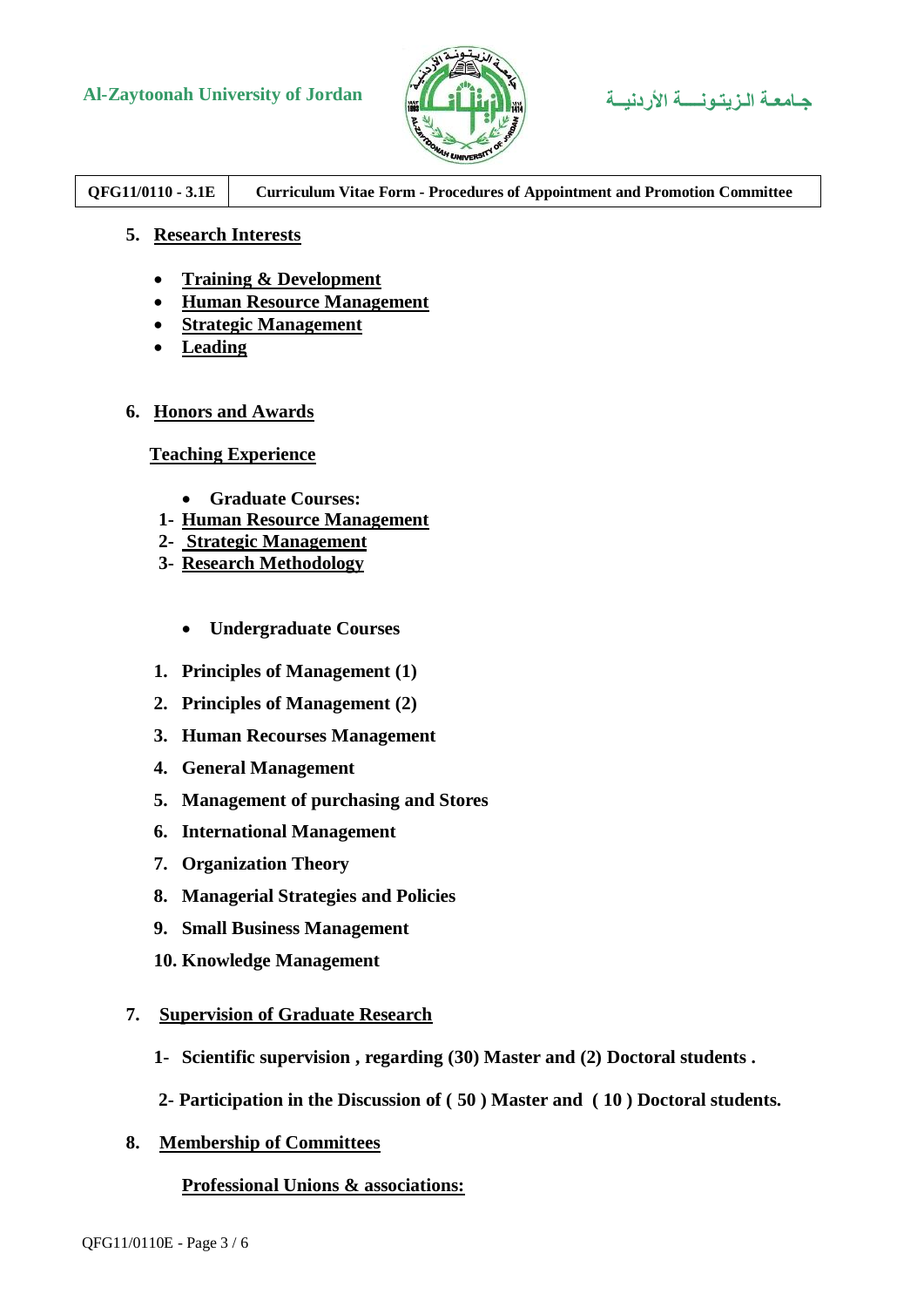

# جامعة الزيتونسة الأردنيية

| QFG11/0110 - 3.1E | <b>Curriculum Vitae Form - Procedures of Appointment and Promotion Committee</b> |
|-------------------|----------------------------------------------------------------------------------|
|                   |                                                                                  |

- 1- Member at the Union of Accountants & Auditors, member of the surveillance committee of the accounting profession, since 1976.
- 2- Member at the Iraqi Economists Association, since 1976.

### 9. Publications:

## A-Research in Journal :

## $\overline{A-1}$ :- English :-

## Research published in the Al-Zaytoonah University of Jordan

| No.                     | <b>Researchers</b>                                                                                                    | <b>Title</b>                                                                                                                                                                                                                       | <b>Journal Name</b>                                                                                                 | Date of<br>publication   | Volume &<br>Number                  |
|-------------------------|-----------------------------------------------------------------------------------------------------------------------|------------------------------------------------------------------------------------------------------------------------------------------------------------------------------------------------------------------------------------|---------------------------------------------------------------------------------------------------------------------|--------------------------|-------------------------------------|
| 1-                      | <b>Abdul Azeez</b><br>Badir Alnidawi <sup>1</sup> ,<br>A.S.H. Yousif <sup>2</sup><br>K. H. A.M.<br>Hmdan <sup>3</sup> | An investigation into the impact<br>of employee empowerment on<br>organizational commitment:<br>The case of Zajil International<br><b>Telecom Company of Jordan</b>                                                                | <b>Journal</b> of<br>Productivity<br>and Quality<br><b>Management</b>                                               | <b>Accepted</b><br>2019  |                                     |
| $2 -$                   | <b>Mohammad</b><br>Ebrahim<br>Nawaiseh, Hala<br><b>Azeez Al-Nidawy</b>                                                | The Use of Capital Budgeting<br><b>Techniques as a Tool for</b><br><b>Management Decisions:</b><br><b>Evidence from Jordan</b>                                                                                                     | <b>Springer</b>                                                                                                     | <b>Published</b><br>2018 | <b>ISSN 2195-</b><br>4356           |
| $3-$                    | <b>Abdul Azeez</b><br>Badir Alnidawi,<br>Shaima'a Abdel<br><b>Qader Jaffal</b>                                        | The Impact of Organizational<br><b>Creativity on Organizational</b><br><b>Performance: The Moderating</b><br><b>Role of Knowledge Sharing:</b><br><b>Empirical Study in</b><br><b>Pharmaceutical Jordanian</b><br><b>Companies</b> | <b>International</b><br><b>Journal</b> of<br><b>Business,</b><br><b>Economics and</b><br><b>Management</b><br>Works | November<br>2018         | Vol. 5, Issue<br>11, PP. 23-<br>31. |
| $\overline{\mathbf{4}}$ | <b>Abdul Azeez</b><br><b>Badir Alnidawy</b> ,<br><b>Fatimah Musa</b><br>omran2                                        | THE IMPACT OF THINKING<br><b>STRATEGIES ON THE</b><br><b>EMPLOYEES' CREATIVE</b><br><b>BEHAVIOR IN INSURANCE</b><br><b>COMPANIES IN JORDAN</b>                                                                                     | <b>IJER</b>                                                                                                         | <b>DEEMBER</b><br>2018   | $V9$ i6, $10 -$<br>22               |
| 6-                      | <b>Abdul Azeez</b><br><b>Badir Alnidawy</b><br><b>Abdul Sattar</b><br><b>Hussien</b><br><b>Alshemer</b>               | <b>SUSTAINABILITY AND ITS</b><br><b>ROLE IN</b><br><b>ORGANIZATIONAL</b><br>PERFORMANCE IN THE<br><b>JORDANIAN</b><br><b>PHARMACEUTICAL</b><br><b>INDUSTRY</b>                                                                     | <b>IJER</b>                                                                                                         | 2017                     | V8 i5,41 -<br>56                    |
| $7-$                    | <b>Abdul Azeez</b><br>Badir Alnidawi1,<br><b>Abdul Sattar</b><br><b>Hussien</b><br><b>Alshemer</b>                    | <b>Competitive Advantage Based</b><br>on Human Capital and its<br><b>Impact on Organizational</b><br><b>Sustainability: Applied Study in</b><br><b>Jordanian Telecommunications</b><br><b>Sector</b>                               | <b>Journal</b> of<br><b>Management</b><br>and<br><b>Sustainability</b>                                              | <b>Published</b><br>2017 | Vol. 7, No.<br>1; 2017              |
| $8-$                    | <b>Abdul Azeez</b><br><b>Badir Alnidawy</b><br>And<br><b>Fatimah Omran</b>                                            | <b>Learning Organization Impact</b><br>on Internal Intellectual<br><b>Capital Risks; An Empirical</b><br><b>Study in the Jordanian</b><br><b>Pharmaceutical Industry</b><br><b>Companies</b>                                       | <b>International</b><br><b>business</b><br><b>Research</b>                                                          | 2016<br><b>Published</b> | Vol. 9<br>No. 10<br>2016            |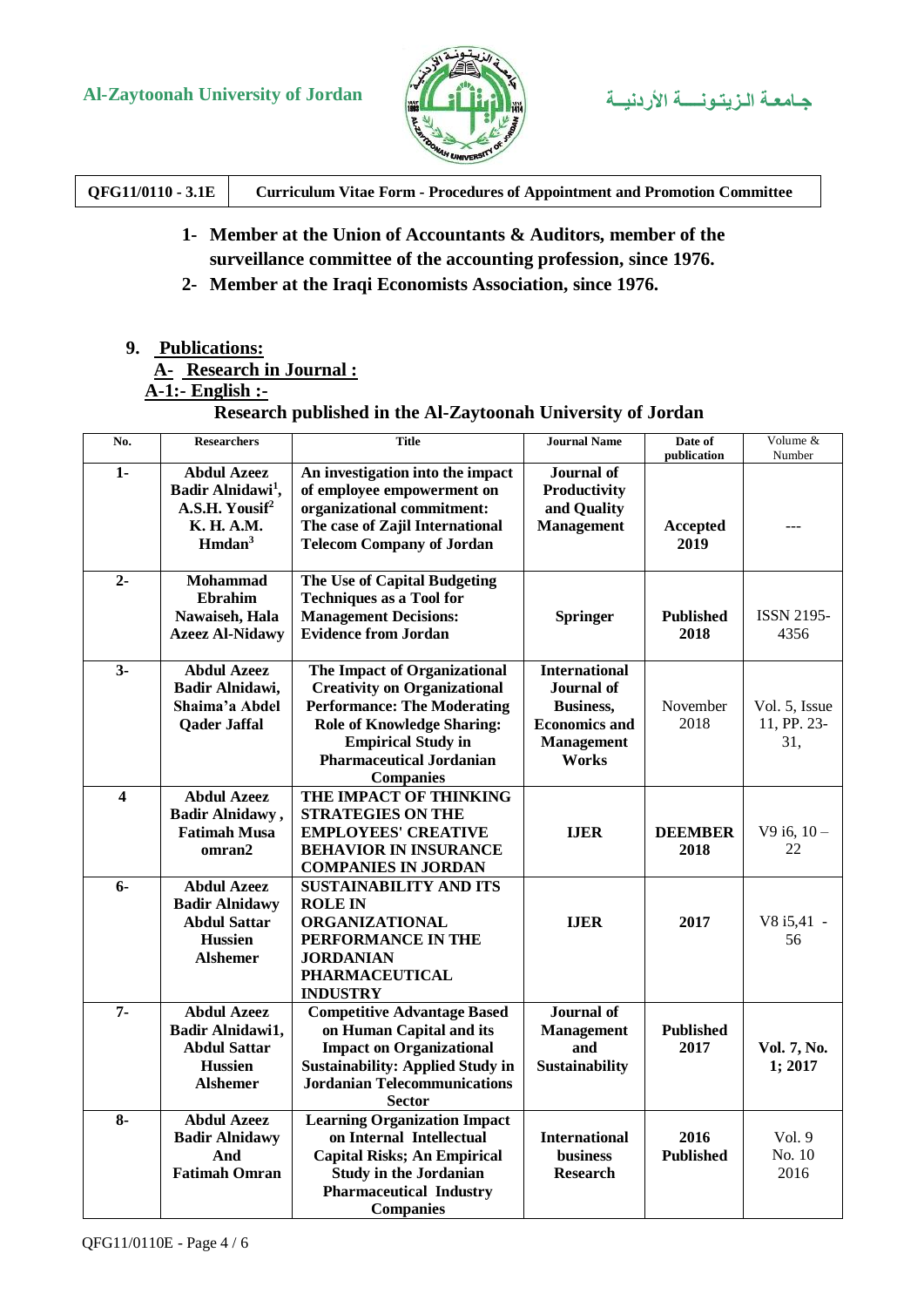# **Al-Zaytoonah University of Jordan األردنيــة الـزيتـونــــة جـامعـة**



| QFG11/0110 - 3.1E<br><b>Curriculum Vitae Form - Procedures of Appointment and Promotion Committee</b> |                                                                                                    |                                                                                                                                                                                                                      |                                                                                                       |                          |                              |  |
|-------------------------------------------------------------------------------------------------------|----------------------------------------------------------------------------------------------------|----------------------------------------------------------------------------------------------------------------------------------------------------------------------------------------------------------------------|-------------------------------------------------------------------------------------------------------|--------------------------|------------------------------|--|
| $9-$                                                                                                  | <b>Abdul Azeez</b><br><b>Badir Alnidawy</b><br>And<br><b>Fatimah Omran</b>                         | <b>Human Resource Management</b><br><b>Activities Adopted in the Value</b><br><b>Chain Model and their Impact</b><br>on the Organizational<br>Sustainability                                                         | <b>International</b><br><b>business</b><br><b>Research</b>                                            | 2016<br><b>Published</b> | Vol. 9<br>No. 8<br>2016      |  |
| $10-$                                                                                                 | <b>Abdul Azeez</b><br><b>Badir Alnidawy</b>                                                        | The Effect of Identifying<br><b>Training Needs on the</b><br><b>Effectiveness of the Training</b><br>Process and Improving the<br><b>Individual and Organizational</b><br><b>Performance :Applied Study</b>          | <b>International</b><br><b>Journal</b> of<br><b>business</b><br><b>Administration</b>                 | 2015<br><b>Published</b> | 6<br>4<br><b>July 2015</b>   |  |
| $11-$                                                                                                 | <b>Abdul Azeez</b><br><b>Badir Alnidawy</b>                                                        | <b>The Effect of Emotional</b><br><b>Intelligence on Job Satisfaction</b><br>: Applied Study in the<br><b>Jordanian Telecommunication</b><br><b>Sector</b>                                                           | <b>International</b><br><b>Journal</b> of<br>business<br><b>Administration</b>                        | 2015<br><b>Published</b> | 6<br>3<br>May 2015           |  |
| $12-$                                                                                                 | <b>Abdul Azeez</b><br><b>Badir Alnidawy</b><br>And<br><b>Fatimah Omran</b>                         | The Effect of the<br><b>Transformational Leadership</b><br>on the Elements of Human<br><b>Capital in the Jordanian</b><br><b>Communication Sector</b>                                                                | <b>European</b><br><b>Journal</b><br><b>Of Business</b><br>and<br><b>Management</b>                   | 2015<br><b>Published</b> | $\tau$<br>6<br>2015          |  |
| $13 -$                                                                                                | Loay Alnaji<br><b>Mahmood Ridha</b><br><b>Abdul Azeez</b><br><b>Badir Alnidawy</b>                 | <b>Total Quality Management</b><br><b>Application in Alzaytoonah</b><br><b>University: Opinion of</b><br><b>Teachers in Faculty of</b><br><b>Economics and Administrative</b><br><b>Sciences</b>                     | The<br><b>International</b><br><b>Institute for</b><br>Science,<br><b>Technology</b><br>and Education | 2014<br><b>Published</b> | $\overline{4}$<br>22<br>2014 |  |
| $14-$                                                                                                 | <b>Abdul Azeez</b><br><b>Badir Alnidawy</b><br>And<br><b>Fatimah Omran</b>                         | The Effect of the Creative<br><b>Leadership on the Activities of</b><br><b>Human Resources Which</b><br><b>Support the Strategies of</b><br><b>Competitive Advantage in the</b><br><b>Jordanian Commercial Banks</b> | <b>European</b><br><b>Journal</b><br><b>Of Business</b><br>and<br><b>Management</b>                   | 2014<br><b>Published</b> | 6<br>22<br>2014              |  |
| $15-$                                                                                                 | <b>Abdul Azeez</b><br><b>Badir Alnidawy</b><br>And<br><b>Saeb Ahmad</b><br><b>Fatimah Omran</b>    | The Effect of the<br><b>Transformational Leadership</b><br>on confronting the challenges of<br>the quality of Health Services<br>by using TQM in Jordanian<br>private health sector                                  | <b>Information</b><br>and Knowledge<br><b>Management</b>                                              | 2014<br><b>Published</b> | 4<br>$\overline{2}$<br>2014  |  |
| $16 -$                                                                                                | <b>Abdul Azeez</b><br><b>Badir Alnidawy</b>                                                        | <b>Risks of Intellectual Capital and</b><br><b>Its Effect on Competitive</b><br><b>Advantages: Applied Study</b>                                                                                                     | <b>Information</b><br>and Knowledge<br><b>Management</b>                                              | 2013<br><b>Published</b> | 3<br>12<br>2013              |  |
| $17 -$                                                                                                | <b>Mahmood</b><br>Alsamydai<br><b>Husam Alnaimi</b><br><b>Abdul Azeez</b><br><b>Badir Alnidawy</b> | The Impact of Organizational<br><b>Change on the Marketing</b><br><b>Strategies of Change (A Field</b><br><b>Study in the Jordanian</b><br><b>Commercial Banks</b>                                                   | <b>Global Journal</b><br>of Management<br>and Business<br><b>Research</b>                             | 2013<br><b>Published</b> | 13<br>3<br>2013              |  |
|                                                                                                       | <b>Total</b>                                                                                       |                                                                                                                                                                                                                      |                                                                                                       |                          |                              |  |